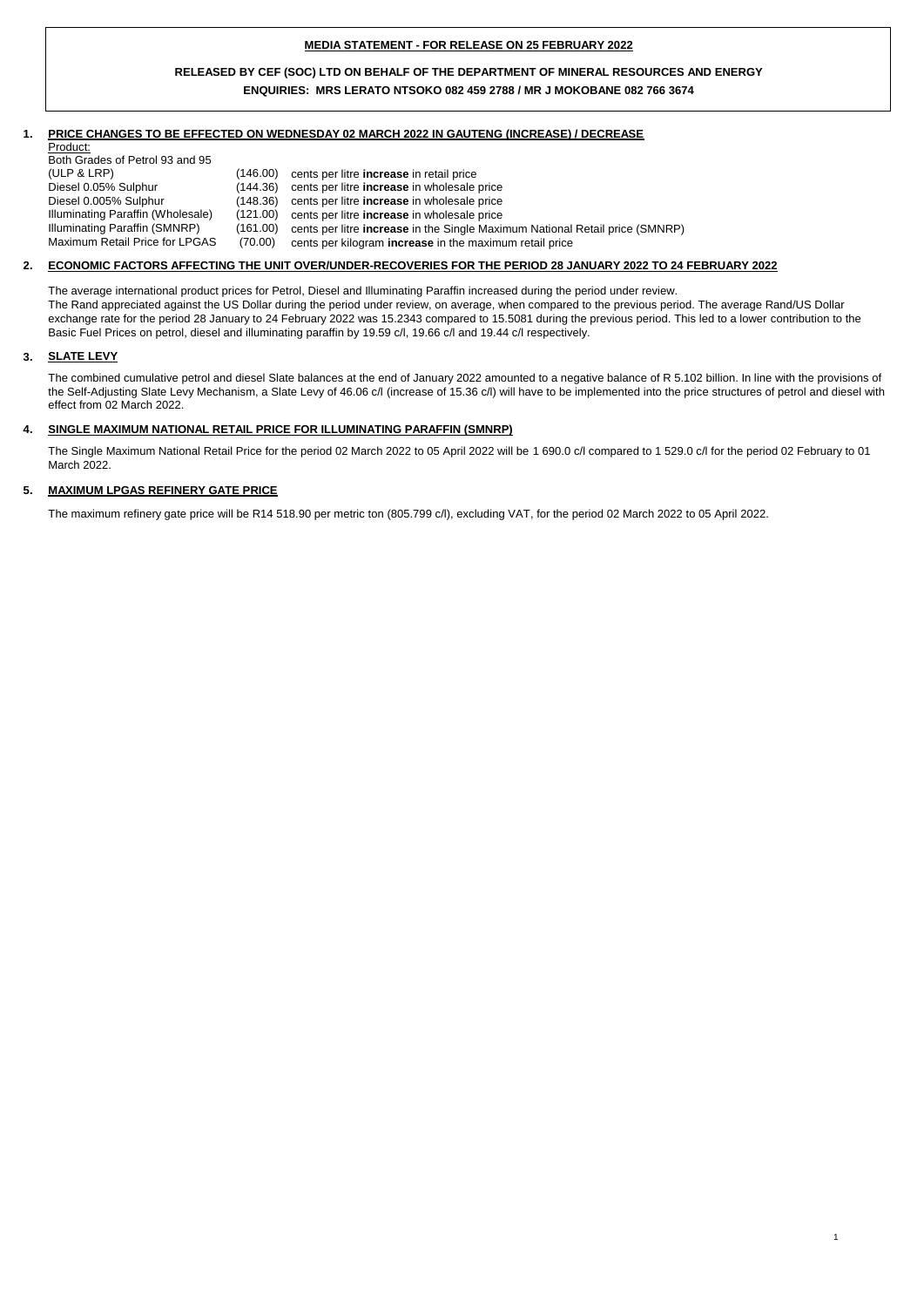# **6. PRICE ADJUSTMENT**

In terms of the agreed mechanism:

- **(a)** Price changes are adjusted in such a manner that the over- or under-recovery during the prior month will be corrected in the following month; and
- **(b)** The unit over- or under-recoveries are rounded up or down to the nearest full cent so that the effect of rounding contributes to the clearing of the cumulative balance of the individual products on the slate.
- **(c)** In order to manage a negative balance in the Cumulative over/(under) recovery account (the Slate), a Self-Adjusting Slate Levy Mechanism (SLM) was implemented with effect from 7 January 2009 (the SLM is available on the website of the Department of Energy). A Slate levy will only be applicable on all petrol and diesel grades if the Slate balance is negative (cumulative under recovery) by more than R250.0 million.

### **7. ANALYSIS OF THE ELEMENTS THAT RESULTED IN THE BFP OVER/(UNDER)-RECOVERIES**

| The over/(under)-recoveries for the period under review were affected by the factors set out below, which can be quantified as follows: |        |  |                     |
|-----------------------------------------------------------------------------------------------------------------------------------------|--------|--|---------------------|
|                                                                                                                                         | Datral |  | <b>Illuminating</b> |

|                                                                      | reuvi<br><b>95 ULP</b><br>cЛ | <b>Diesel 0.05%</b><br>c/l | Diesel 0.005%<br>c/l | <b>IIIUIIIIIIIIIIIIII</b><br><b>Paraffin</b><br>c/l |
|----------------------------------------------------------------------|------------------------------|----------------------------|----------------------|-----------------------------------------------------|
| Movements in external factors                                        |                              |                            |                      |                                                     |
| Movement in International Product Prices                             | 149.664                      | 148.653)                   | (151.898)            | 140.259)                                            |
| Movement in Exchange Rate                                            | 19.586                       | 19.656                     | 19.759               | 19.443                                              |
| BFP Over/(under)-recovery for the period 28/01/2022 to<br>24/02/2022 | 130.078)                     | 128.997)                   | 132.139)             | 120.816)                                            |

# **8. BREAKDOWN OF PRICE ADJUSTMENT**

|                                                                                                                                       | Petrol 95 ULP & | Diesel 0.05 (%)          | Diesel 0.005 (%) | Illuminating<br><b>Paraffin</b> | <b>LPGAS</b><br>(Gauteng, |
|---------------------------------------------------------------------------------------------------------------------------------------|-----------------|--------------------------|------------------|---------------------------------|---------------------------|
|                                                                                                                                       | <b>LRP</b>      | Sulphur                  | Sulphur          | Wholesale                       | Zone 9C)                  |
| The price adjustments in (1) above are based on the<br>following actual data:                                                         |                 |                          |                  |                                 |                           |
| Average product over/(under)-recovery, measured for the 20<br>days from 28/01/2022 to 24/02/2022 (cents / litre) as<br>detailed below | (130.078)       | (128.997)                | (132.139)        | (120.816)                       |                           |
| Cumulative positive/(negative) slate balances end of<br>January 2022 (R-million)                                                      | (1685.840)      | (3,416.609)              | (3,416.609)      | (135.909)                       |                           |
| The price adjustments consist of the following<br>elements:                                                                           | <u>c/l</u>      | c/l                      | <u>c/l</u>       | c/l                             |                           |
| Average product over/(under)-recovery rounded to the<br>nearest full cent for price (increase) / decrease                             | (131.000)       | (129.000)                | (133.000)        | (121.000)                       | (70.000)                  |
| Increase in Slate levy                                                                                                                | (15.360)        | (15.360)                 | (15.360)         |                                 |                           |
| Pump rounding                                                                                                                         | 0.360           | $\overline{\phantom{a}}$ |                  |                                 |                           |
| Total price (increase) / decrease                                                                                                     | 146.000)        | 144.360)                 | 148.360)         | 121.000)                        | 70.000)                   |

### **9. REPORT OF THE INDEPENDENT AUDITORS**

The report of the independent auditors is available on request.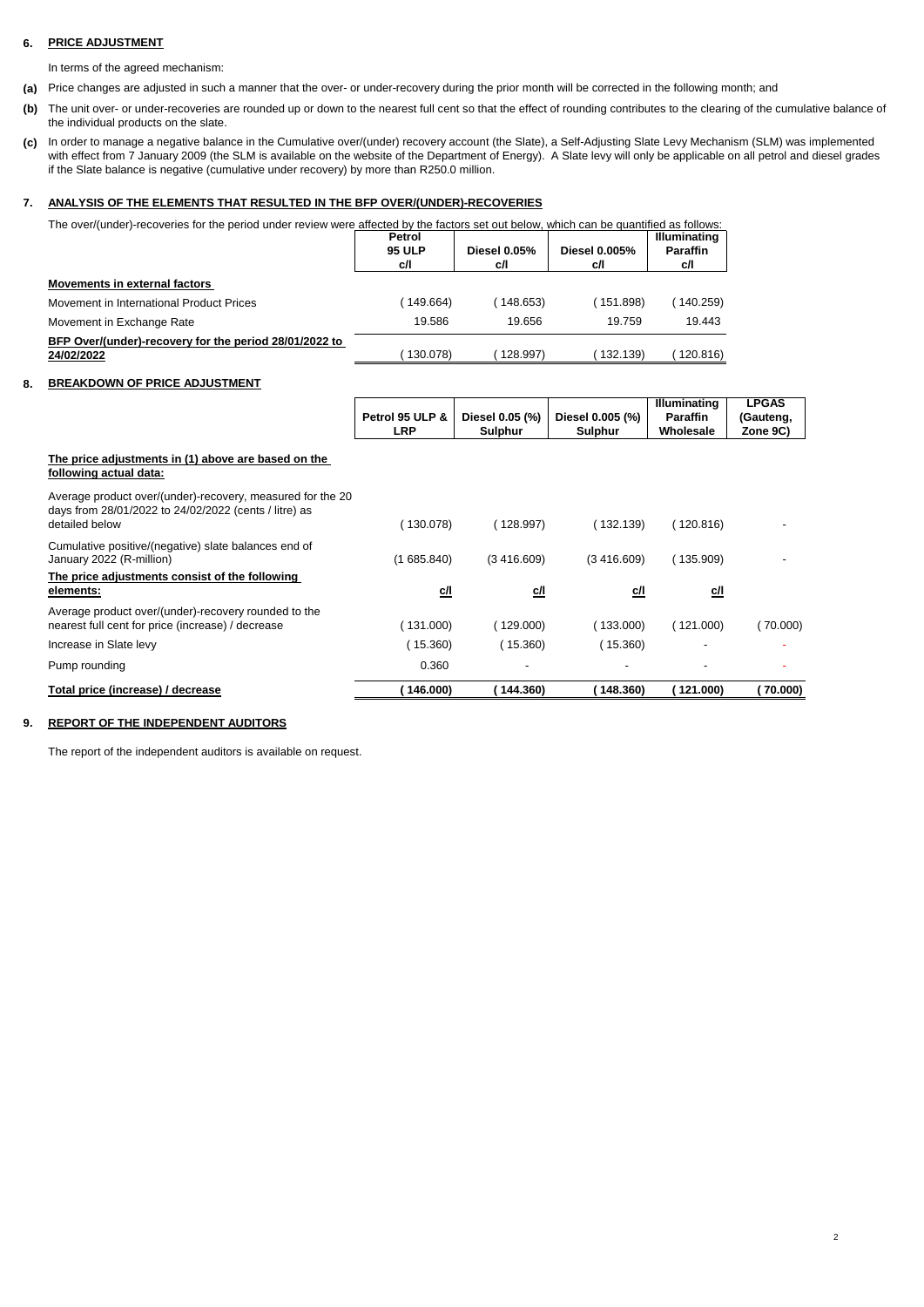### **FOR THE PERIOD 02/03/2022 TO 05/04/2022 WILL BE AS FOLLOWS: COMPOSITION OF THE MAXIMUM RETAIL PRICES FOR LPGAS AT THE COAST (ZONE 1A) AND IN THE INLAND AREA (ZONE 9C) IN CENTS PER KILOGRAM**

| <b>Price element</b>                                | Coast<br>Zone 1A | Inland<br>Zone 9C |
|-----------------------------------------------------|------------------|-------------------|
|                                                     |                  |                   |
| Maximum refinery gate price                         | 1451.890         | 1451.890          |
| Primary transport costs                             | 48.825           | 231.447           |
| Operating expenses                                  | 480.094          | 480.094           |
| Working capital                                     | 36.391           | 36.391            |
| Depreciation                                        | 178.163          | 178.163           |
| Gross margin: Cylinder-filling plant                | 227.652          | 227.652           |
| Sub-total (1)                                       | 2 4 2 3 . 0 1 5  | 2605.637          |
| Retail Margin: (15% of Subtotal (1))                | 363.452          | 390.846           |
| Sub-total (2)                                       | 2 786.467        | 2996.483          |
| Value Added Tax (15% Sub-total (2))                 | 417.970          | 449.472           |
| <b>Maximum Retail Price (Rounded to full cents)</b> | 3 204,000        | 3 446,000         |

**11.** The annexure attached contains details of the composition of product prices as well as history of the price changes.

**ANNEXURE 1**

|                                |                         |                                   |                |                 | FOR THE PERIOD 02/03/2022 TO 05/04/2022 WILL BE AS FOLLOWS: |
|--------------------------------|-------------------------|-----------------------------------|----------------|-----------------|-------------------------------------------------------------|
|                                |                         |                                   |                |                 |                                                             |
|                                | Petrol 95<br><b>ULP</b> | Petrol 93<br><b>ULP &amp; LRP</b> | Diesel 0.05% S | Diesel 0.005% S | Illumi-<br>nating Paraffin                                  |
|                                | C/I                     | C/I                               | C/I            | C/I             | C/I                                                         |
| Wholesale margin               | 45.500                  | 45.500                            | 80.220         | 80.220          | 80.220                                                      |
| Secondary Storage              | 30.700                  | 30.700                            | 30.700         | 30.700          | 30.700                                                      |
| Secondary Distribution         | 17.940                  | 17.940                            | 17.940         | 17.940          | 17.940                                                      |
| <b>Router Differential</b>     | 0.000                   | 0.000                             | 0.000          | 0.000           | 7.400                                                       |
| Retail margin                  | 228.800                 | 228.800                           | 0.000          | 0.000           | 0.000                                                       |
| Zone differential in Gauteng   | 64.900                  | 64.900                            | 64.900         | 64.900          | 85.300                                                      |
| <b>IP Tracer levy</b>          | 0.000                   | 0.000                             | 0.100          | 0.100           | 0.000                                                       |
| Fuel levy                      | 393.000                 | 393.000                           | 379.000        | 379.000         | 0.000                                                       |
| Customs & excise duty          | 4.000                   | 4.000                             | 4.000          | 4.000           | 0.000                                                       |
| RAF levy                       | 218.000                 | 218.000                           | 218.000        | 218.000         | 0.000                                                       |
| Petroleum Products levy        | 0.330                   | 0.330                             | 0.330          | 0.330           | 0.000                                                       |
| Slate levy                     | 46.060                  | 46.060                            | 46.060         | 46.060          | 0.000                                                       |
| <b>DSML</b>                    | 10.000                  | 0.000                             | 0.000          | 0.000           | 0.000                                                       |
| Pump Rounding                  | 0.500                   | 0.500                             | 0.000          | 0.000           | 0.000                                                       |
| Sub-total                      | 1 059.730               | 1 049.730                         | 841.250        | 841.250         | 221.560                                                     |
| Contribution to the Basic Fuel |                         |                                   |                |                 |                                                             |
| Price                          | 1 100.270               | 1 085.270                         | 1 107.630      | 1 114.030       | 1 097.128                                                   |
| <b>Retail Price</b>            | 2,160.00                | 2,135.00                          |                |                 |                                                             |
| Wholesale price                |                         |                                   | 1.948.880      | 1,955.280       | 1,318.688                                                   |

# **COMPOSITION OF THE RETAIL PRICE OF PETROL AND THE WHOLESALE PRICES FOR DIESEL AND IP IN GAUTENG**